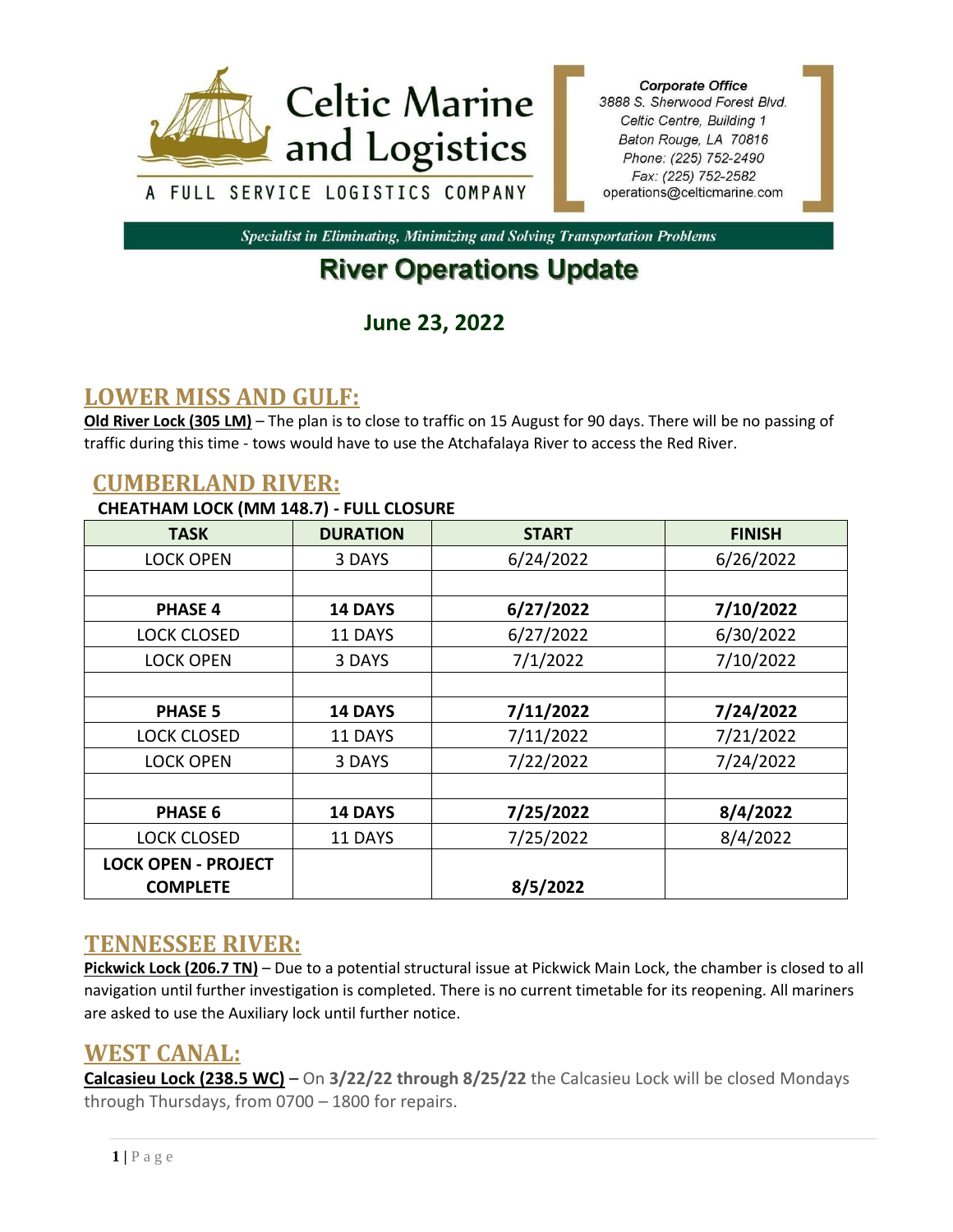

**Corporate Office** 3888 S. Sherwood Forest Blvd. Celtic Centre, Building 1 Baton Rouge, LA 70816 Phone: (225) 752-2490 Fax: (225) 752-2582 operations@celticmarine.com

Specialist in Eliminating, Minimizing and Solving Transportation Problems

# **River Operations Update**

### **ARKANSAS RIVER: Lock Closures**

| <b>LOCK NAME</b>             | <b>MILEPOINT</b> | <b>CLOSURE DATE</b> | <b>CLOSURE</b>      |  |
|------------------------------|------------------|---------------------|---------------------|--|
| <b>NORRELL LOCK (LOCK 1)</b> | 10.3             | $6/22/22 - 7/21/22$ | 0700 - 1900 DAILY   |  |
| <b>NORRELL LOCK (LOCK 1)</b> | 10.3             | $8/1/22 - 8/10/22$  | <b>FULL CLOSURE</b> |  |
| <b>NORRELL LOCK (LOCK 1)</b> | 10.3             | $8/21/22 - 9/19/22$ | 0700 - 1900 DAILY   |  |
| <b>JOE HARDIN (LOCK 3)</b>   | 50.2             | $9/12/22 - 9/19/22$ | 0700 - 1900 DAILY   |  |
| <b>JOE HARDIN (LOCK 3)</b>   | 50.2             | $9/28/22 - 9/29/22$ | 0700 - 1900 DAILY   |  |
| <b>JOE HARDIN (LOCK 3)</b>   | 50.2             | $9/30/22 - 10/9/22$ | <b>FULL CLOSURE</b> |  |
| <b>NORRELL LOCK (LOCK 1)</b> | 10.3             | $9/30/22 - 10/9/22$ | <b>FULL CLOSURE</b> |  |
| <b>NORRELL LOCK (LOCK 1)</b> | 10.3             | 10/20/22 - 11/18/22 | 0700 - 1900 DAILY   |  |
| <b>NORRELL LOCK (LOCK 1)</b> | 10.3             | 11/29/22 - 12/23/22 | 0700 - 1900 DAILY   |  |
| <b>NORRELL LOCK (LOCK 1)</b> | 10.3             | $1/3/23 - 1/31/23$  | 0700 - 1900 DAILY   |  |

#### **OHIO RIVER:**

| <b>LOCK NAME</b>      | <b>MILEPOINT</b> | <b>CLOSURE DATE</b> | <b>CLOSURE</b>              |
|-----------------------|------------------|---------------------|-----------------------------|
|                       |                  |                     | FULL CLOSURE OF MAIN.       |
| <b>GREENUP LOCK</b>   | 342              | $5/1/22 - 6/29/22$  | AUXILIARY WILL BE AVAILABLE |
|                       |                  |                     | FULL CLOSURE OF MAIN.       |
| <b>BELLEVIEW LOCK</b> | 204              | $5/1/22 - 6/29/22$  | AUXILIARY WILL BE AVAILABLE |

### **ILLINOIS RIVER:**

| <b>LOCK NAME</b>  | <b>MILEPOINT</b> | <b>CLOSURE DATE</b> | <b>CLOSURE</b> |
|-------------------|------------------|---------------------|----------------|
| Brandon Road Lock | 286              | $5/9/22 - 8/14/22$  | PARTIAL        |
| Brandon Road Lock | 286              | $8/15 - 9/4/22$     | FULL           |
| Brandon Road Lock | 286              | $9/5/22 - 9/8/22$   | PARTIAL        |

**Special Note - Please be aware Celtic's Service Agreement under the "Tolls, Taxes, or User Charges" clause gives Celtic the right to bill costs for lock delays.**